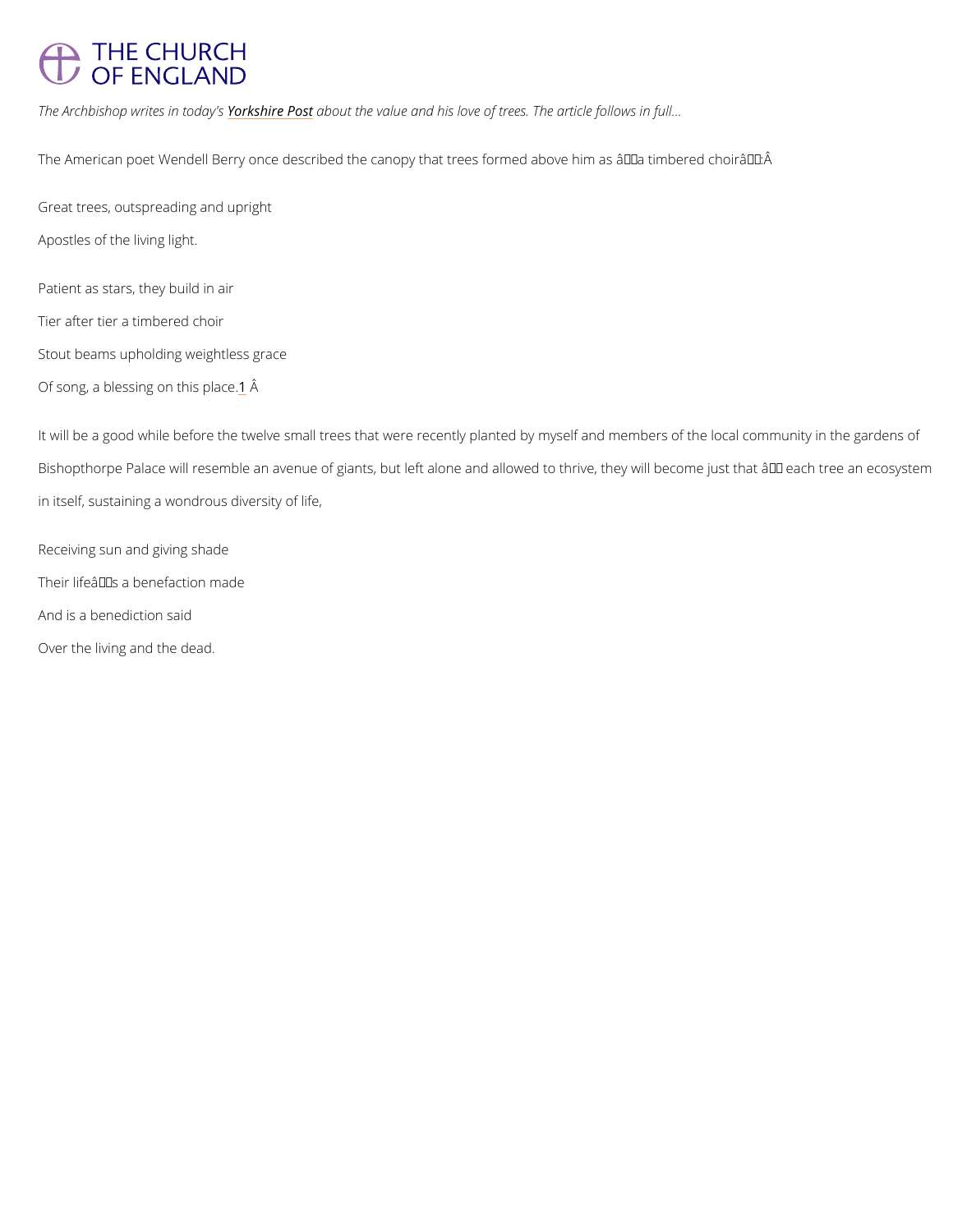The annals of Bishopthorpe Palace will explain that the trees planted in November 2021 mark throne of Her Majesty Queen Elizabeth II. It is a small contri<code>CooloE</code>atroithithpearnt nationship invarithath weel Government an Woodlobleand Trtuostplant millions of trees in celebration of the Lubueton as EGET<sup>M</sup> sA Ginveiong Coegna

There is something deeply humbling about planting trees. The old foresterâ $\epsilon \tau$ Ms proverb clair to stay, and 300 years to dieâ $\epsilon^{tm}$ . These fragile saplings are patient creatures that will long

Those of us who have seen Sir David Attenboroughâ $\epsilon$ ™s latest documentary series on the BB wonders of plant-life on our Green Planet. Did you know that oak trees alone provide a habit entirely dependent on oak for their survival?

Apart from their obvious benefit for biodiversity, trees also improve air quality, fight floodin improve the aesthetic value of the world around us, and as such even attract business and e

And I haven $\hat{a} \in \mathbb{I}^M$ t even mentioned the role trees can play in our response to the Climate Crisi can capture over 400+ tonnes of carbon. Even a single mature tree will absorb between 10 and to at least a tonne over its lifetime. To put this into a more sombre perspective â $\epsilon$  the aver of CO2 per person per year.

I know full well that my 12 trees aren't going to solve our climate crisis! However, no les and trees are available for free to UK community groups, schools, parish councils and corpor They can begin to make a difference. If we act together  $\hat{a} \in T$  much like trees do in the forest ourselves, but also for those who will come after us.

This is the time for hopeful action. Jesus inspired us with stories of small beginnings and se beyond all recognition. From a single mustard seed grows a large plant that supports the nes sprouts and reproduces itself many times over. As my friend Justin Welby expressed it in his don't see the fruit immediately. But under the surface, God is working with what we have

to calculate the exact impact of our actions, but instead have faith in the life-giving and trai

things beyond our wildest imagination.

So I invite you to consider planting a tree this year. As you do this, you invest in joy and ho

trajectory of our planet. The planting season ends in March and will start again in October. I the Woodland  $\Phi$  buss<sup> $\hat{A}$ </sup> eis the place to look.  $\hat{A}$